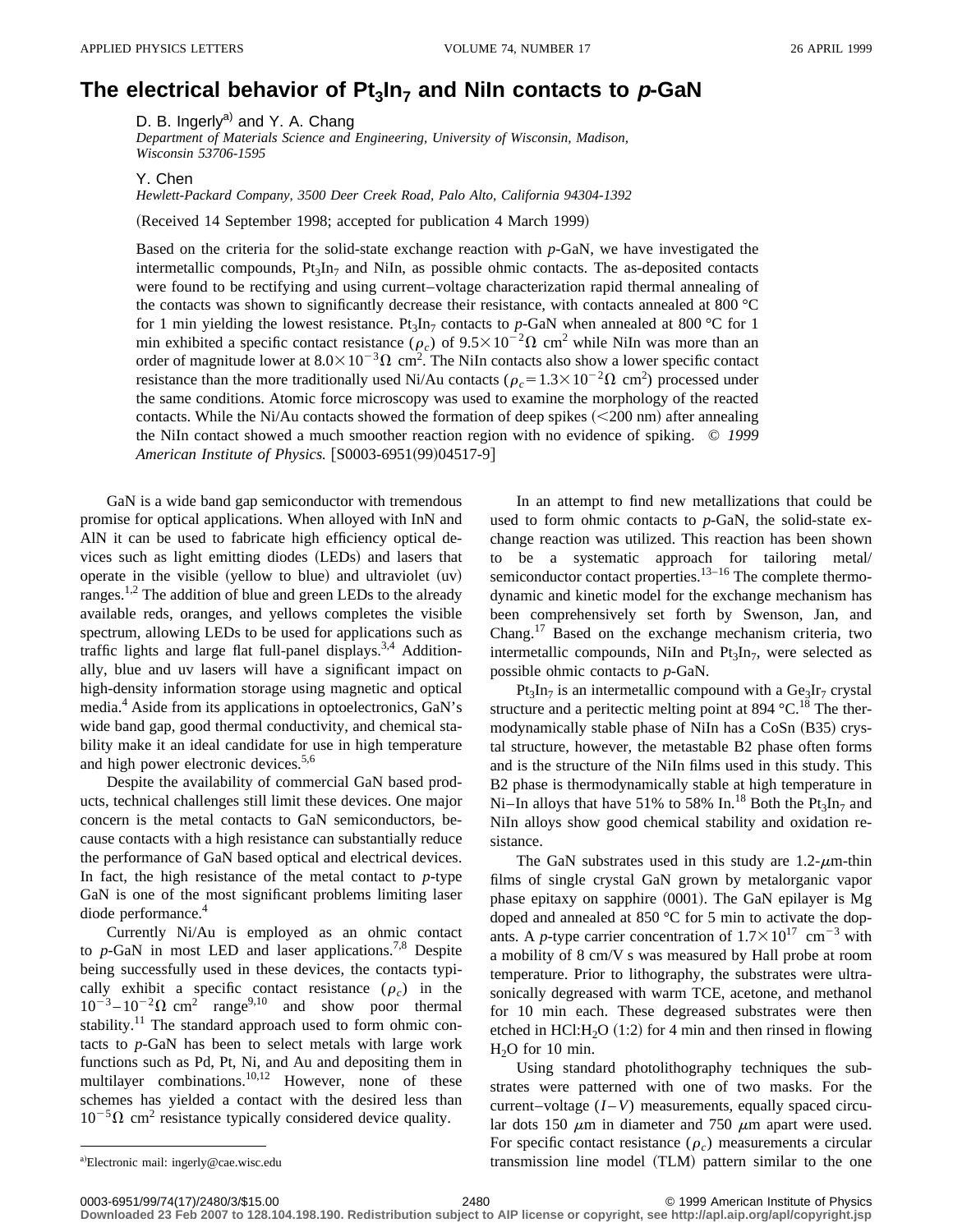

FIG. 1.  $I - V$  behavior of  $Pt_3In_7/p-GaN$  contacts for different annealing conditions.

detailed by  $Marlow^{19}$  was utilized. Once patterned, the substrates were then placed in a HCl:  $H<sub>2</sub>O$  (1:3) solution for 60 s, blown dry with  $N_2$  gas, and immediately loaded into a vacuum chamber with the background pressure less than  $2\times10^{-7}$  Torr.

The two metallizations investigated in this study, NiIn and  $Pt_3In_7$ , were both deposited by sputtering from a compound target to a nominal 150 nm thickness. The Pt–In intermetallic film, deposited using direct current magnetron sputtering, has the actual composition of 31.5 at. % Pt and 68.5 at. % In as measured by electron microprobe analysis. After annealing, x-ray diffraction showed the films to be single phase with a  $Pt_3In_7$  crystal structure under the sputtering conditions used. The annealed NiIn films  $(50:50$  at. % ratio) were found to be in the metastable B2 crystal structure when deposited by radio frequency sputtering under the conditions used. As a control standard, Ni/Au contacts were also fabricated. These films were deposited by thermal evaporation, with Ni and Au film thickness of 10 and 100 nm, respectively.

After deposition, the photoresist was lifted off in an acetone bath leaving the patterned metal on the wafers. Following liftoff, the contacts were annealed in an AG Associated MiniPulse rapid thermal annealing (RTA) system with flowing high purity argon gas. The electrical properties of the contacts were measured with a Keithley Model 236 electrometer employed as a current source and voltage meter.

Figure 1 shows the electrical behavior of the  $Pt_3In_7/p-GaN$  contacts under a wide range of annealing conditions from the as-deposited state up to 800 °C for 1 min. The  $I - V$  behavior was measured between two 150  $\mu$ m diameter contacts spaced 750  $\mu$ m apart. The *I* – *V* curves were symmetric around the origin, but only the portions of the curves corresponding to positive applied voltages are shown in the figure. Figure 1 clearly shows that as the annealing temperature is increased the contact resistance decreases until the lowest contact resistance occurs after annealing at 800 °C for 1 min. Contacts subjected to a higher annealing temperature, 850 °C for 1 min, showed a higher resistance than the samples annealed at 800 °C for 1 min. While only the  $I - V$  corresponding to the  $Pt_3In_7$  contact is shown in Fig. 1, both metallizations exhibit the same relative changes in resistance versus annealing temperature, which suggests that the changes in  $I - V$  behavior are due to the same mechanism.



FIG. 2. Comparison between  $Pt_3In_7$  and NiIn contacts annealed at 800 °C for 1 min.

Figure 2 shows a comparison of the  $I - V$  behavior for  $Pt_3In_7$ and NiIn, both annealed at 800 °C for 1 min, which is the annealing condition yielding the lowest contact resistance, demonstrating that NiIn contacts have a much lower resistance.

It is difficult to compare the specific contact resistance for different metallizations reported by different researchers due to the wide variability in *p*-GaN substrates. These substrate differences can play an important role in the measured properties of the contacts. In order to allow a more universal comparison of the metallizations evaluated in this study we have used Ni/Au contacts as a standard.

Table I lists the  $\rho_c$  of contacts annealed at 800 °C for 1 min. These values are an average from three individual sets of measurements. All  $\rho_c$  values were measured at 5 V using the circular TLM pattern consisting of seven different contact pads with gap spacing ranging from 4 to 25  $\mu$ m. The values determined are consistent with the  $I-V$  behavior shown in Fig. 2; with the NiIn contacts'  $\rho_c$  of 8  $\times 10^{-3} \Omega$  cm<sup>2</sup> being more than an order to magnitude lower than the contact resistance of  $9.5 \times 10^{-2} \Omega$  cm<sup>2</sup> determined for the  $Pt_3In_7$  contacts. However, the most significant result of this study is NiIn contacts are shown to have a lower contact resistance than the Ni/Au contacts processed under the same conditions. While we did not attempt to optimize the annealing condition for the Ni/Au contacts in this study, the  $\rho_c$  of  $1.3 \times 10^{-2} \Omega$  cm<sup>2</sup> is very comparable to the values reported by other researchers.<sup>9,10,12</sup>

Atomic force microscopy (AFM) was used to evaluate the reaction morphology of the Ni/Au and NiIn contacts prepared and annealed under the same conditions. Wet etching was used to remove the metal film and expose the *p*-GaN surface. Figure  $3$  shows that deep pits (some more than  $150$ nm deep) were formed in the  $p$ -GaN after the Ni/Au contacts were annealed at 800 °C for 1 min; a result consistent with

TABLE I. Specific contact resistance of the annealed contacts. All contacts were annealed at 800 °C for 1 min.

| Metallization | Specific contact resistance<br>$(\Omega \text{ cm}^2)$ |
|---------------|--------------------------------------------------------|
| $Pt_3In_7$    | $9.5 \times 10^{-2}$                                   |
| NiIn          | $8.0 \times 10^{-3}$                                   |
| Ni/Au         | $1.3 \times 10^{-2}$                                   |

**Downloaded 23 Feb 2007 to 128.104.198.190. Redistribution subject to AIP license or copyright, see http://apl.aip.org/apl/copyright.jsp**